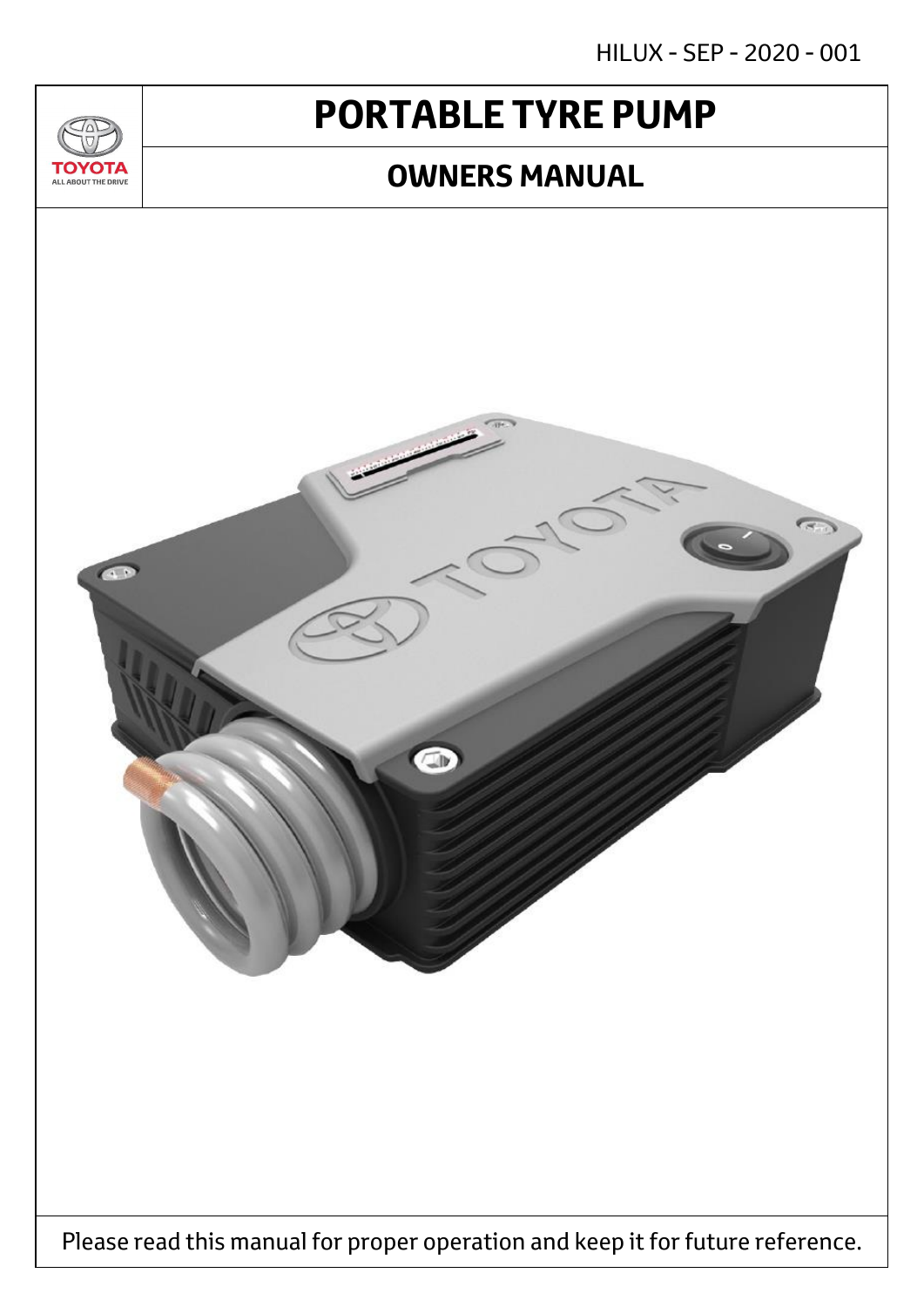HILUX - SEP - 2020 - 001



# **TABLE OF CONTENTS**

## **PORTABLE TYRE PUMP**

| <b>Section</b> | <b>Title</b>                          | Page           |
|----------------|---------------------------------------|----------------|
| 1.0            | <b>Statements</b>                     |                |
| 1.1            | <b>Safety Instructions</b>            | 1              |
| 2.0            | <b>Getting Started</b>                |                |
| 2.1            | Product over view                     | $\overline{2}$ |
| 2.2            | <b>Features</b>                       | $\overline{2}$ |
| 3.0            | <b>Operating 12V-DC Tyre Inflator</b> |                |
| 3.1            | Description of operation              | 3              |
| 3.2            | Inflating tyres                       | 3              |
| 3.3            | Inflatables                           | $\overline{4}$ |
|                |                                       |                |
| 4.0            | <b>Product / Device specification</b> |                |
| 4.1            | Specification                         | 5              |

Please read this manual for proper operation and keep it for future reference.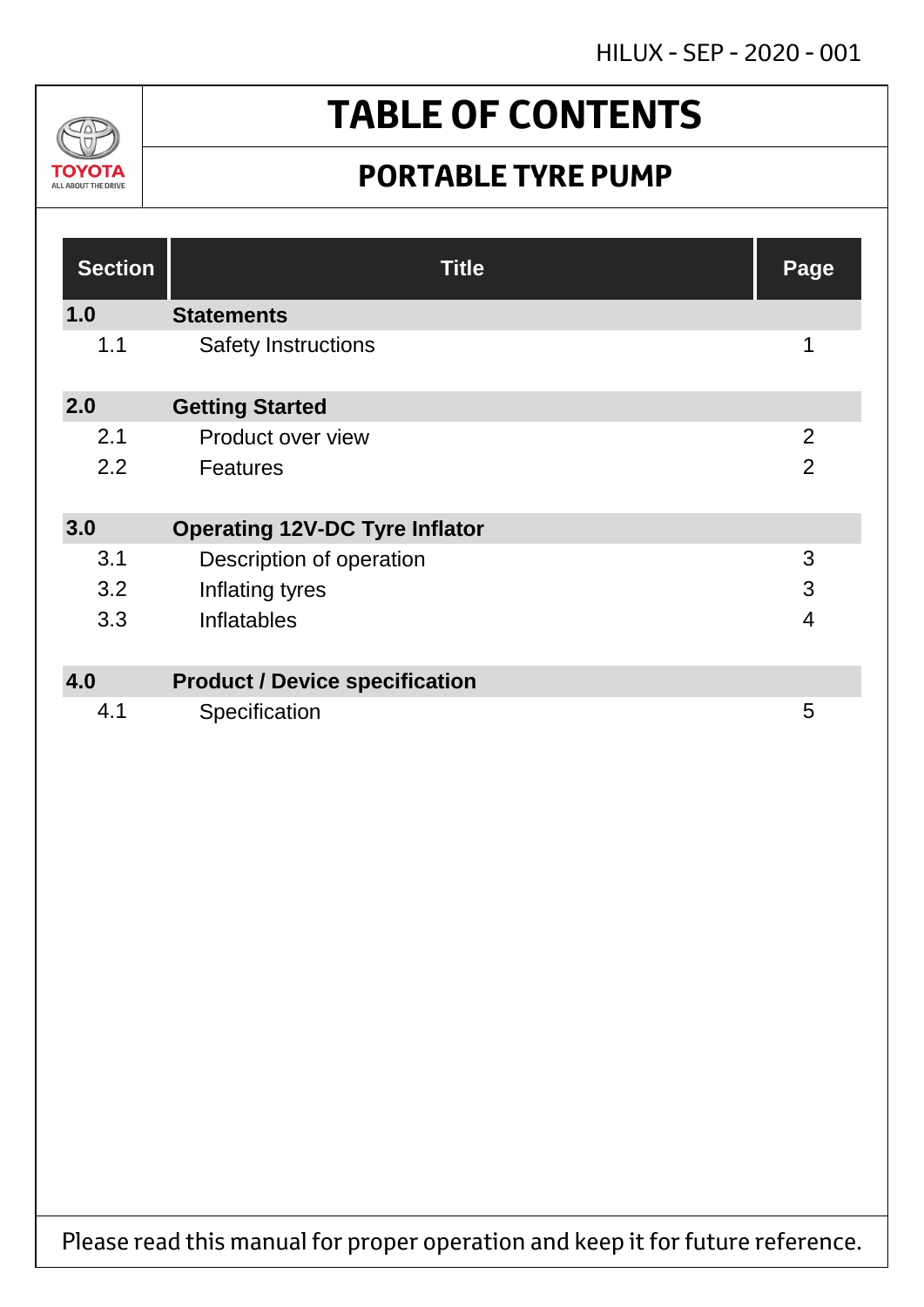# **SECTION 1.0**

## **Statements**

#### **Safety Instructions 1.1**

### **Warning**

ALL AROUT THE DRIV

WARNING: Risk of bursting. Over inflating tyre can cause tyre to burst. Double check the rated pressure values recommended for your vehicle. (refer owner's manual)

### **Caution**

Be careful not to over inflate. Do not leave inflator unattended while the unit is running. Avoid bursting due to over inflation.

### **Safety measurement in the event of a breakdown**

Park the vehicle as far away as possible from flowing traffic. Switch on the hazard warning lights. Engage streeing lock and the wheels in the straight ahead position. Apply handbrake and engage gear into . All occupants should get out of the vehicle and wait outside the danger zone. Place warning triangle to alert traffic. Conform to traffic laws.

### **Tips**

- $\Box$  It is strongly recommended that you keep the vehicle's engine running while using the inflator to prevent discharge of your vehicle's battery. Inflator performance is also enhanced when operating inflator with vehicle engine running.
- $\Box$  Do Not leave the inflator unattended when the unit is in operation
- □ Pay attention to the pressure values of inflator when inflating. Prevent pressure values exceeding the value suggested by manufacturer. (refer owner's manual)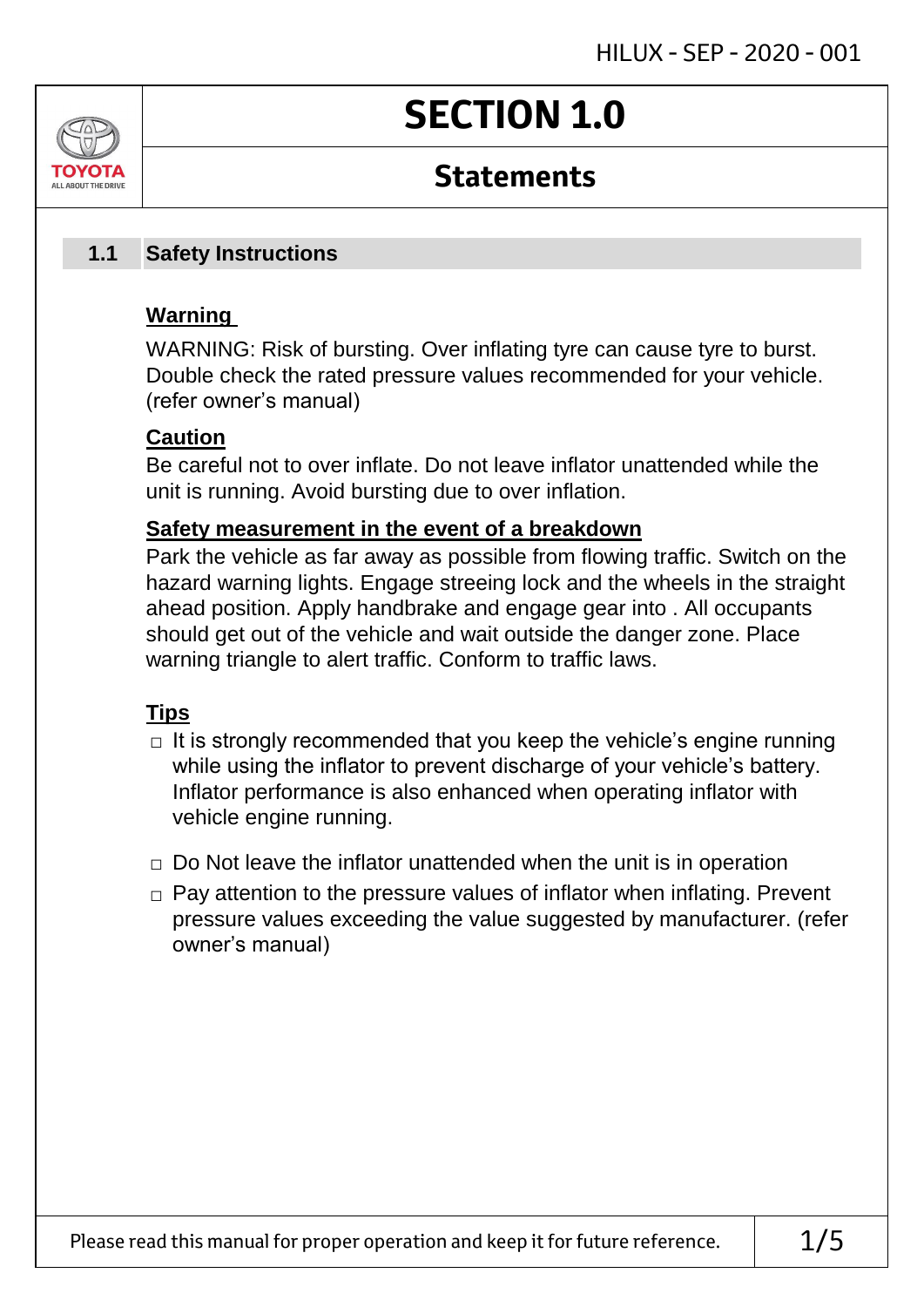### Jn TOVOIL ALL ABOUT THE DRIVE

# **SECTION 2.0**

## **Getting Started**

#### **Product Overview 2.1**

The 12V DC inflator comes with a cigarette lighter plug that plugs right into your vehicle's cigarette lighter socket to inflate tyres, mattresses, balls and other inflatables.

#### **Features 2.2**

- □ Tyre inflator, with LED backlight and easy to read pressure gauge.
- $\Box$  Highly effective work light.
- □ Perfect for filling car & bicycle tyres, athletic balls, air mattresses, rafts, etc.
- □ Compact size for easy carrying and storing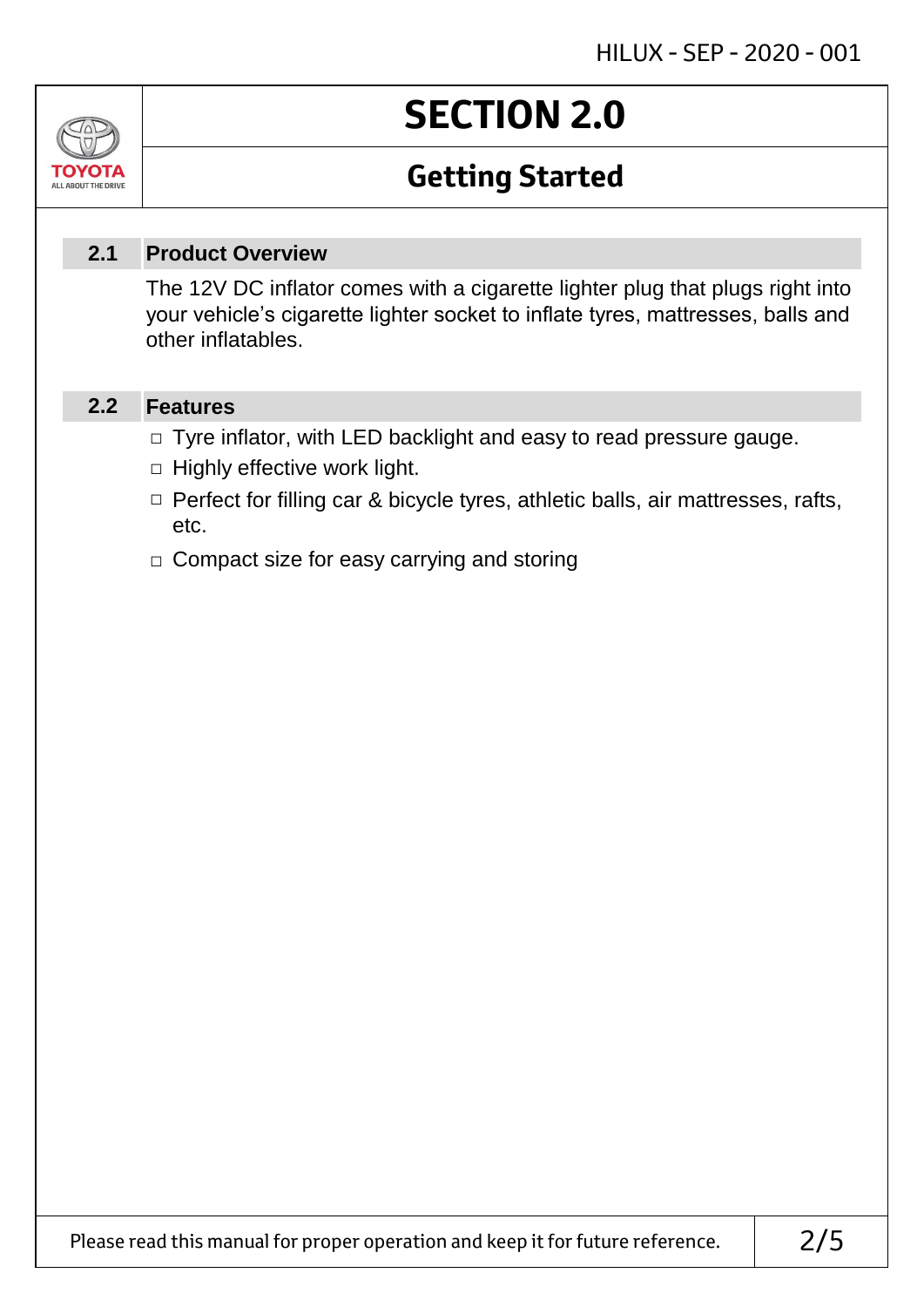

# **SECTION 3.0**

## **Operating Portable Tyre Pump**

#### **Discription of operation 3.1**

- $_\square$  ON/OFF switch:"ON" to start unit and "OFF" to shut off the power at the end of use.
- $\Box$  Pressure gauge: easy to read pressure values.
- $\Box$  Brass connector: used with the accessory of inflator or used to inflate standard tyre.
- $\Box$  Inflation needle: attaches to brass connector to be used to inflate sport balls.
- $\Box$  Plastic nozzle: attaches to brass connector to be used to inflate toys and air mattresses.

#### **Inflating tyres 3.2**

- 1. Attach the brass connector on the end of the air hose to the tyre valve stem. (See Fig.1)
- 2. Be sure to screw the valve stem threads tightly. (See Fig.2).
- 3. To inflate simply plug the power cord into cigarette lighter socket.
- 4. With the vehicle running, place ON/OFF switch to "ON" position and begin inflation.
- 5. When pressure gauge reaches desired pressure, place the ON/OFF switch to "OFF" position. Disconnect the power plug and remove the brass connector from the tyre valve stem.



**Fig 1. Fig 2.**

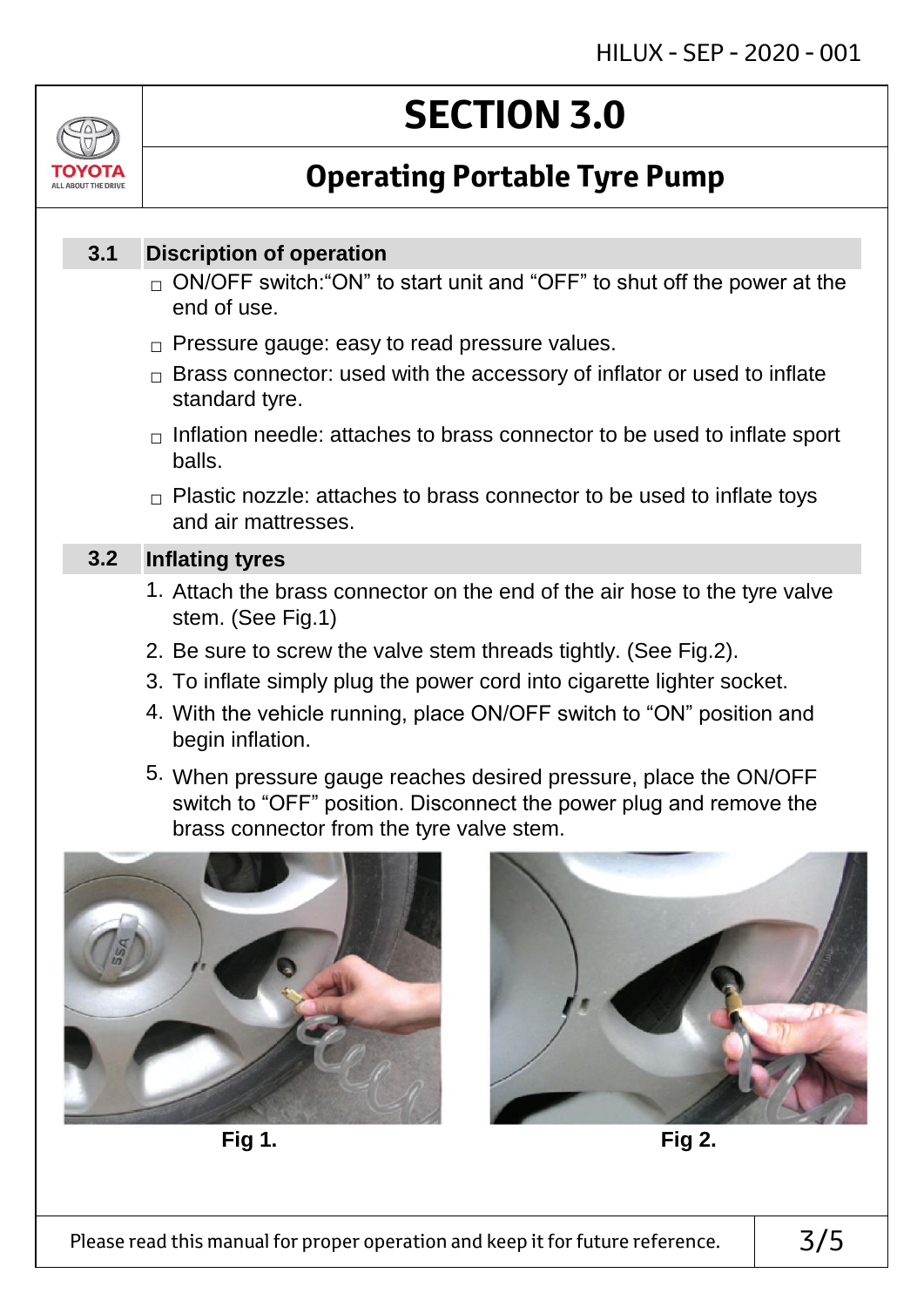

# **SECTION 3.0**

## **Operating Portable Tyre Pump**

#### **Inflatables 3.3**

### **(Balls, Beach Toys, Air Mattresses etc.)**

- 1. Attach the appropriate needle or nozzle to the brass connector.
- 2. Insert the needle or nozzle into the item that you wish to inflate.
- 3. Plug the 12Volt power cord on the inflator into cigarette lighter socket of the vehicle.
- 4. With the vehicle running, place the ON/OFF switch to "ON" position.
- 5. When the object is completely inflated to desired firmness, place the ON/OFF switch to "OFF" position.